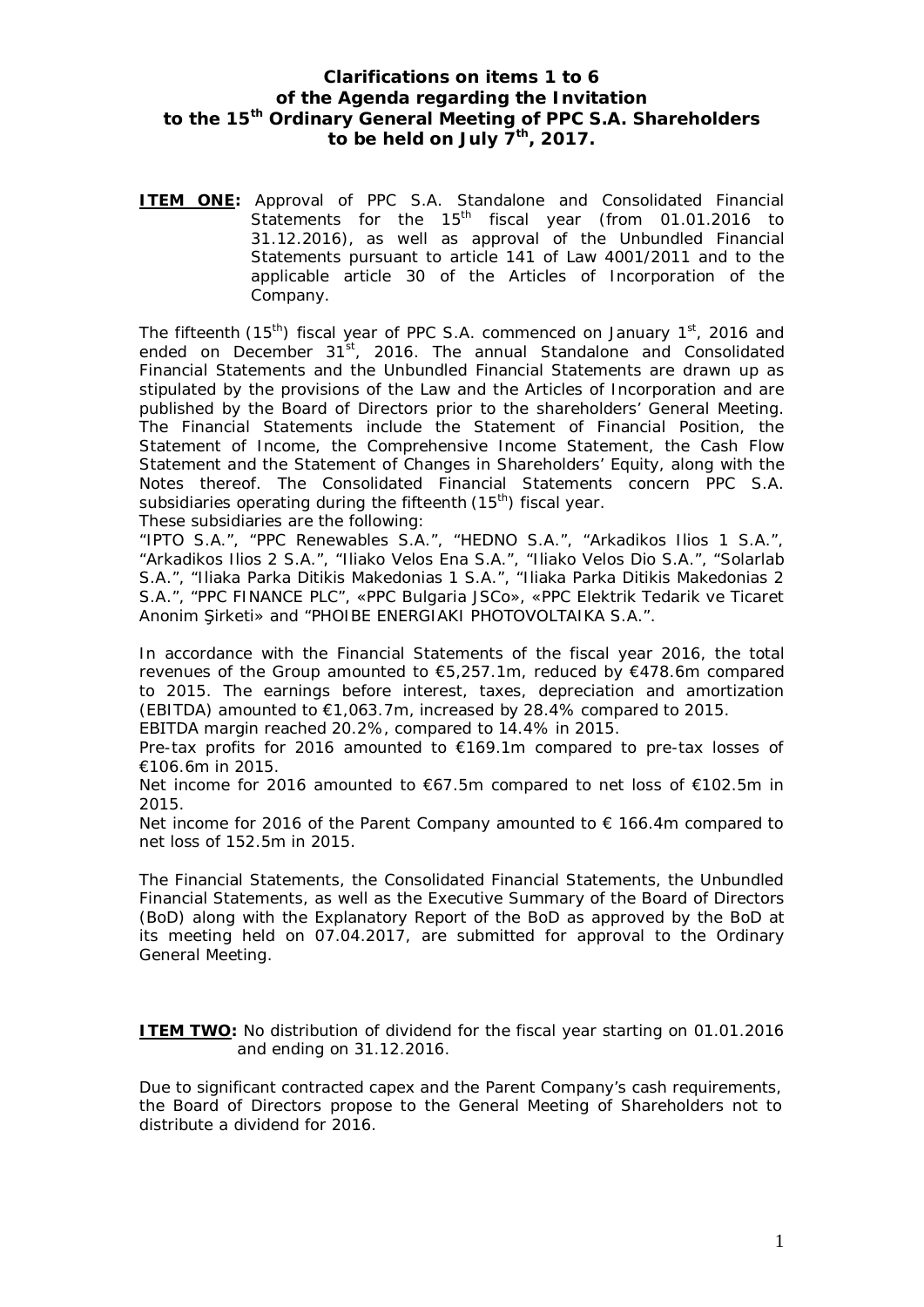**ITEM THREE:** Release of the members of the Board of Directors and of the certified auditors-accountants from any responsibility for compensation concerning the fiscal year from 01.01.2016 to 31.12.2016, pursuant to article 35 of C.L. 2190/1920.

Following the approval of the Financial Statements, the General Meeting is called to decide, by roll call voting, on the release of the Board of Directors members and the certified auditors-accountants from any liability whatsoever deriving from the proceedings of the fifteenth  $(15<sup>th</sup>)$  fiscal year, pursuant to article 27 of the Company's Articles of Incorporation and article 35 of Codified Law 2190/1920 as currently in force.

**ITEM FOUR:** Approval of the gross remuneration and compensation paid to the Members of the Board of Directors of the Company for the fiscal year from 01.01.2016 to 31.12.2016 and pre-approval of the gross remuneration and compensation to be paid for the fiscal year from 01.01.2017 to 31.12.2017.

Pursuant to the applicable article 17 of PPC S.A.'s Articles of Incorporation the remunerations of any kind and for any reason whatsoever of the Members of the PPC S.A. Board of Directors are subject to approval by the Ordinary General Meeting. Under the above provision of the Articles of Incorporation, the present General Meeting is called to approve the remunerations paid to the Board Members for the fiscal year starting on 01.01.2016 and ending on 31.12.2016, totalling €223,582.00 against the previously approved amount of € 300,000.00.

Moreover, the General Meeting is called to pre-approve the remunerations of any kind and for any reason whatsoever for the year 2017, as follows:

*A. With respect to the Board Members or their substitutes:* 

a) gross compensation of €400 per meeting of the Board of Directors, as well as per Member,

b) gross compensation of  $E100$  for the Chairman and CEO per meeting of the Executive Committee

c) gross compensation of €100 per meeting as well as per Member for the participation of the Members of the Board in meetings of councils and committees of the Company

and with a cap of total gross compensations for participation in meetings of the Board of Directors, of the Executive Committee as well as of councils and committees of the Company totalling €175,000.00 for all Members of the Board,

*B. With respect to the Chairman of the Board of Directors and CEO,* his monthly gross remuneration from 01.01.2017 to 31.12.2017 is set to the amount of €4,750.00.

*C. With respect to the Board Member* with executives powers, his monthly gross remuneration from 01.01.2017 to 31.12.2017 is set to the amount corresponding to the monthly remuneration of Secretary General of Ministry (said amount is currently equal to a remuneration of  $\epsilon$ 4,631.00).

Therefore, all kinds of remunerations, fees and compensations for the year 2017 shall not exceed € 300,000.00 for all Board Members.

It is noted that, based on article 28 of L. 4354/2015, the remuneration cap does no longer apply to the Chairman, the Deputy Chairman, the CEO and the Board Members of the legal entities of Chapter B, L. 3429/2005. Therefore compensations, beyond the remuneration cap, are paid to the Chairman and CEO and to the Board Members for meetings of the Board of Directors, of the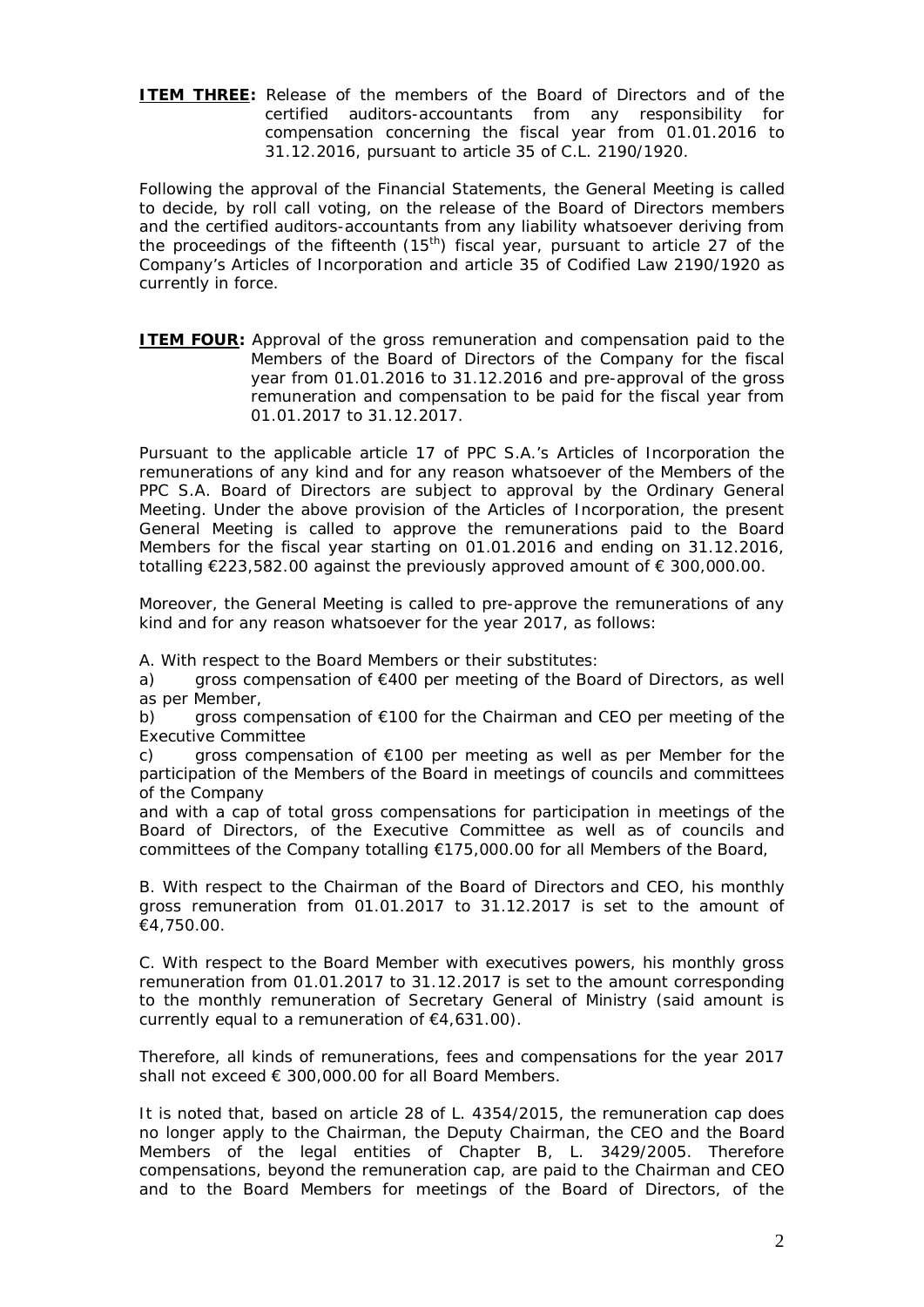Executive Committee, as well as of the councils and committees of the Company, in which they may participate.

Moreover the compensation regarding travel expenses (based on receipts) of the Board Members is not included in the abovementioned amounts.

## **ITEM FIVE:** Appointment of certified auditors for the fiscal year from 01.01.2017 to 31.12.2017, pursuant to the applicable article 29 of the Articles of Incorporation of the Company.

Pursuant to the applicable article 29 of the Company's Articles of Incorporation, the Ordinary General Meeting appoints each year the Certified Auditors-Accountants of the Company, who shall be of recognized international standing and shall meet the requirements for conducting audits in accordance with the international standards on auditing and the law.

Beyond the statutory audit of the interim and annual Financial Statements of the Parent Company and of the Group, as well as of the Unbundled Financial Statements as per L. 4001/2011, the certified auditors shall also issue the annual tax conformity report (optional under the law) after conducting a tax audit, if requested by the Company.

In order to assist the shareholders in making the relevant decision, 11 audit firms were invited to submit sealed tenders based on the negotiated procedure, without prior publication. The said 11 firms are firms that hold a leading position in the Greek market and in parallel represent or cooperate with internationally recognized audit and accounting services networks.

The evaluation criterion was the most economically advantageous tender among all technically and financially acceptable tenders.

The evaluation of tenders was based on a combination of the Technical Evaluation (weighting factor 65%) and the Financial Evaluation (weighting factor 35%).

Pursuant to the above selection procedure, the audit firm "SOL S.A.– ASSOCIATED CERTIFIED PUBLIC ACCOUNTANTS AUDITORS" achieved the highest total score, from among the three typically and technically acceptable tenders.

The Company reserves the right to reappoint, with the same remuneration, the selected audit firm for the respective audit of the following fiscal year, provided that such Decision is reaffirmed by the Ordinary General Meeting of the year 2018.

The General Meeting is called to appoint the certified auditors of the sixteenth  $(16^{th})$  fiscal year.

**ITEM SIX:** Approval of the provision of guarantees by PPC S.A. to its subsidiaries for bank dept.

Pursuant to the decision of the BoD 123/31.10.2016, the present General Meeting is called to approve the corporate guarantee provided by PPC S.A. on behalf of its subsidiary company ADMHE S.A. (IPTO S.A.) for the medium term Syndicated Bond Loan as of March 30<sup>th,</sup> 2017, amounting to  $\epsilon$  337.1 million, with a Consortium of Greek Banks, consisting of the "National Bank of Greece S.A.", "ALPHA BANK S.A.", "EUROBANK ERGASIAS S.A.", "PIRAEUS BANK S.A." and "ATTICA BANK ATE" and having as for Coordinator the National Bank of Greece. The said guarantee has been provided pursuant to the following term: